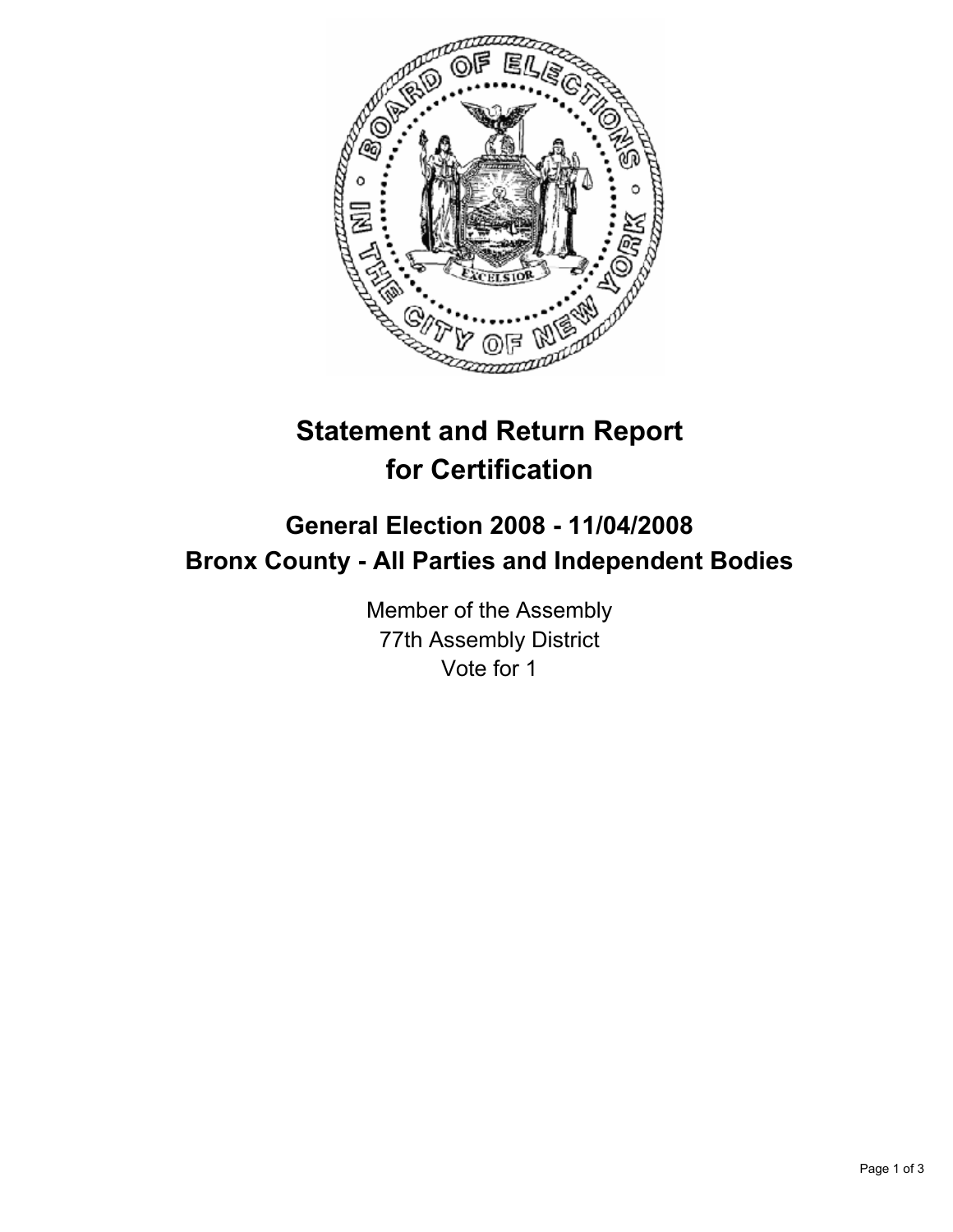

## **Assembly District 77**

| PUBLIC COUNTER                    | 29,297 |
|-----------------------------------|--------|
| <b>EMERGENCY</b>                  | 555    |
| ABSENTEE/MILITARY                 | 552    |
| <b>AFFIDAVIT</b>                  | 1,998  |
| <b>Total Ballots</b>              | 32,480 |
| AURELIA GREENE (DEMOCRATIC)       | 23,429 |
| ANTHONY CURRY (REPUBLICAN)        | 760    |
| ANTHONY CURRY (CONSERVATIVE)      | 89     |
| AURELIA GREENE (WORKING FAMILIES) | 428    |
| ALIVAH WILLIAMS (WRITE-IN)        |        |
| <b>Total Votes</b>                | 24,707 |
| Unrecorded                        | 7.773  |